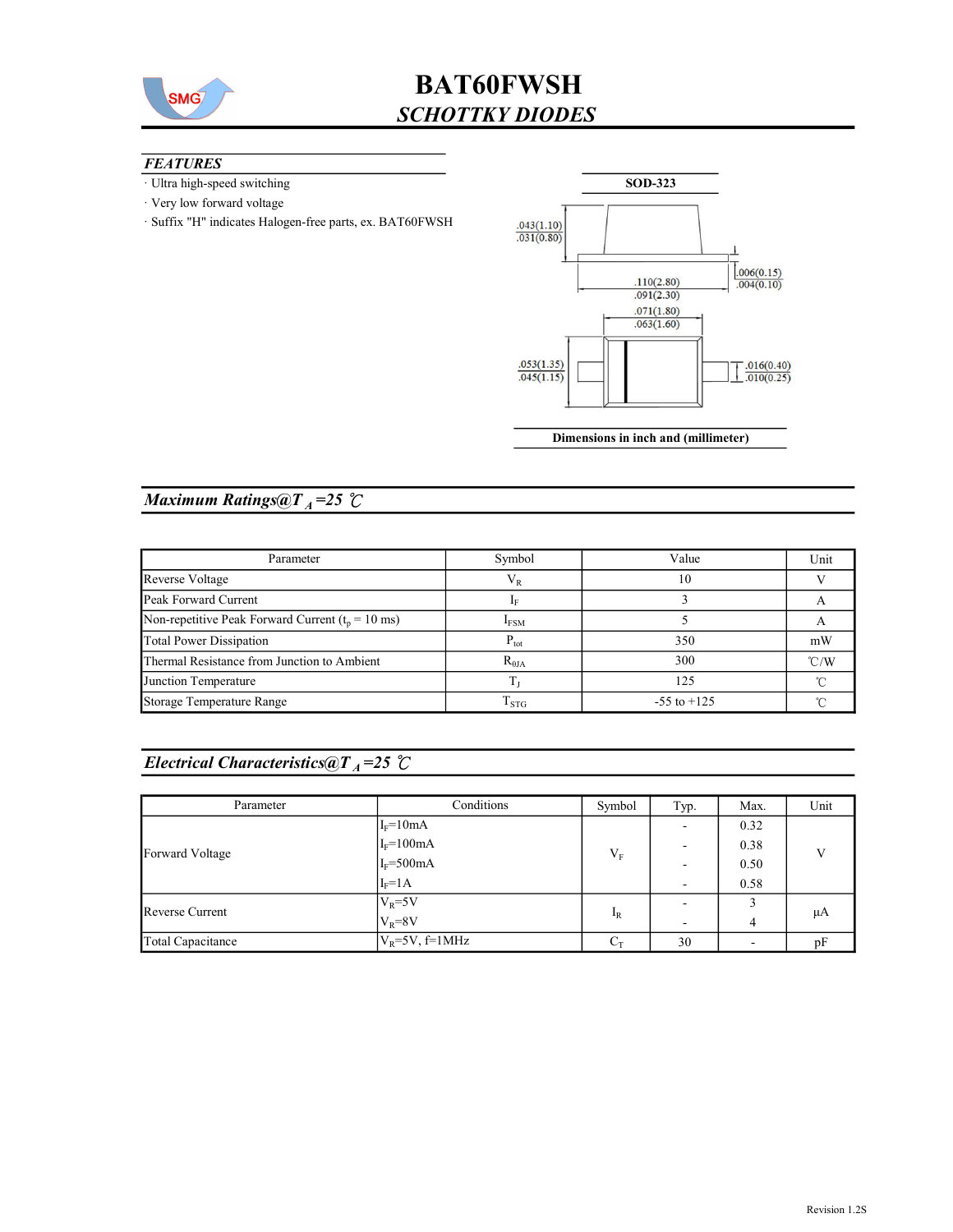

## BAT60FWSH SCHOTTKY DIODES

#### RATINGS AND CHARACTERISTIC CURVES

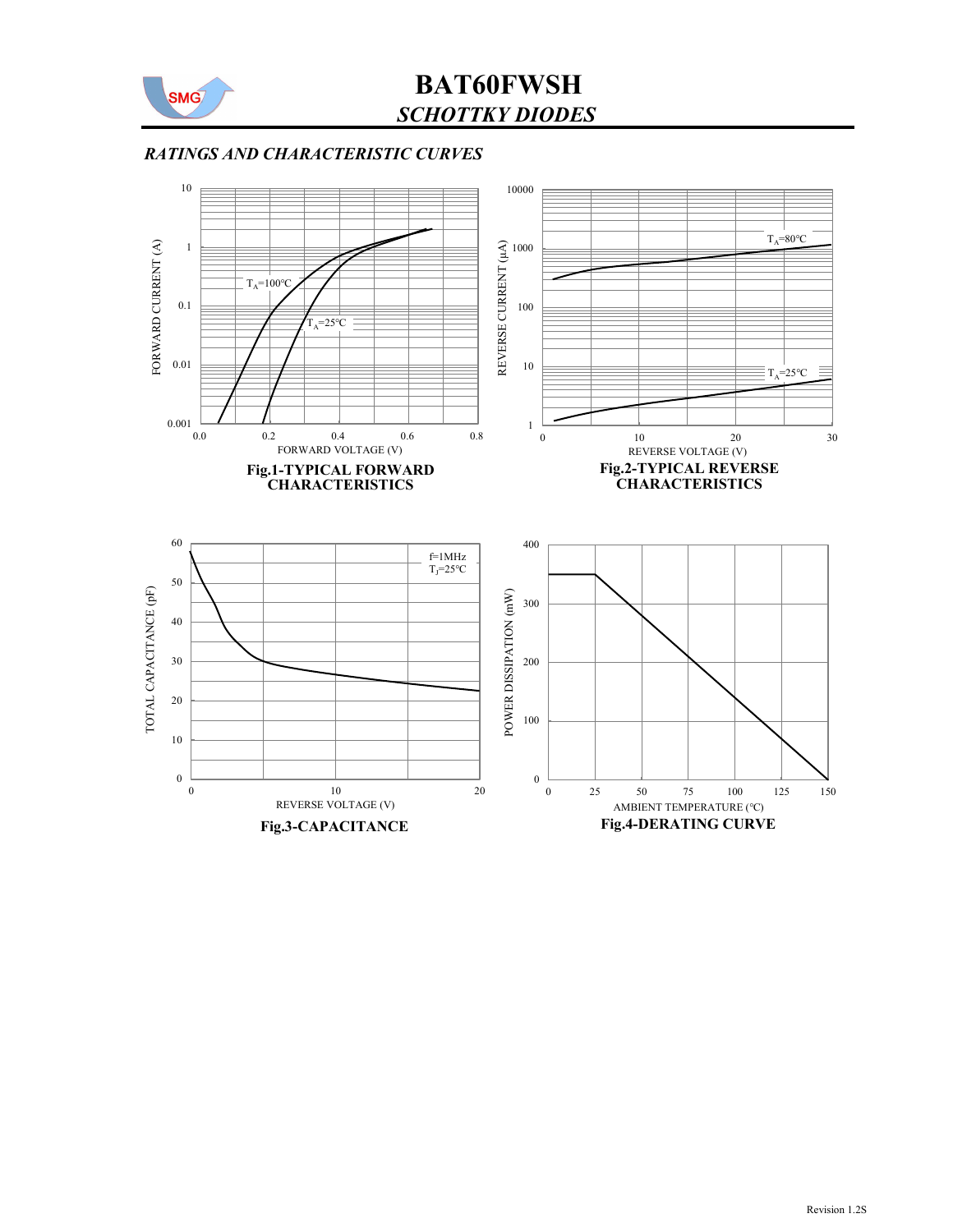

### TAPE & REEL SPECIFICATION



| Item                   | <b>Symbol</b>  | <b>SOD-323</b>    |
|------------------------|----------------|-------------------|
| Carrier width          | $A_0$          | $1.50 \pm 0.10$   |
| Carrier length         | $B_0$          | $2.95 \pm 0.10$   |
| Carrier depth          | K              | $1.20 \pm 0.10$   |
| Sprocket hole          | d              | $1.50 \pm 0.10$   |
| Reel outside diameter  | D              | $178.00 \pm 2.00$ |
| Feed hole width        | $D_0$          | $13.00 \pm 0.50$  |
| Reel inner diameter    | $D_1$          | MIN. 50.00        |
| Sprocke hole position  | E              | $1.75 \pm 0.10$   |
| Punch hole position    | F              | $3.50 \pm 0.10$   |
| Sprocke hole pitch     | $P_0$          | $4.00 \pm 0.10$   |
| Punch hole pitch       | $P_1$          | $4.00 \pm 0.10$   |
| Embossment center      | P <sub>2</sub> | $2.00 \pm 0.10$   |
| Overall tape thickness | T              | MAX. 0.60         |
| Tape width             | W              | $8.00 \pm 0.20$   |
| Reel width             | W1             | MAX. 10.00        |

#### ORDER INFORMATION

| Package       | Size<br>Reel |  |
|---------------|--------------|--|
| -323<br>SOD-1 | 711          |  |

#### MARKING CODE

| Part Number | Marking Code |
|-------------|--------------|
| BAT60FWSH   |              |